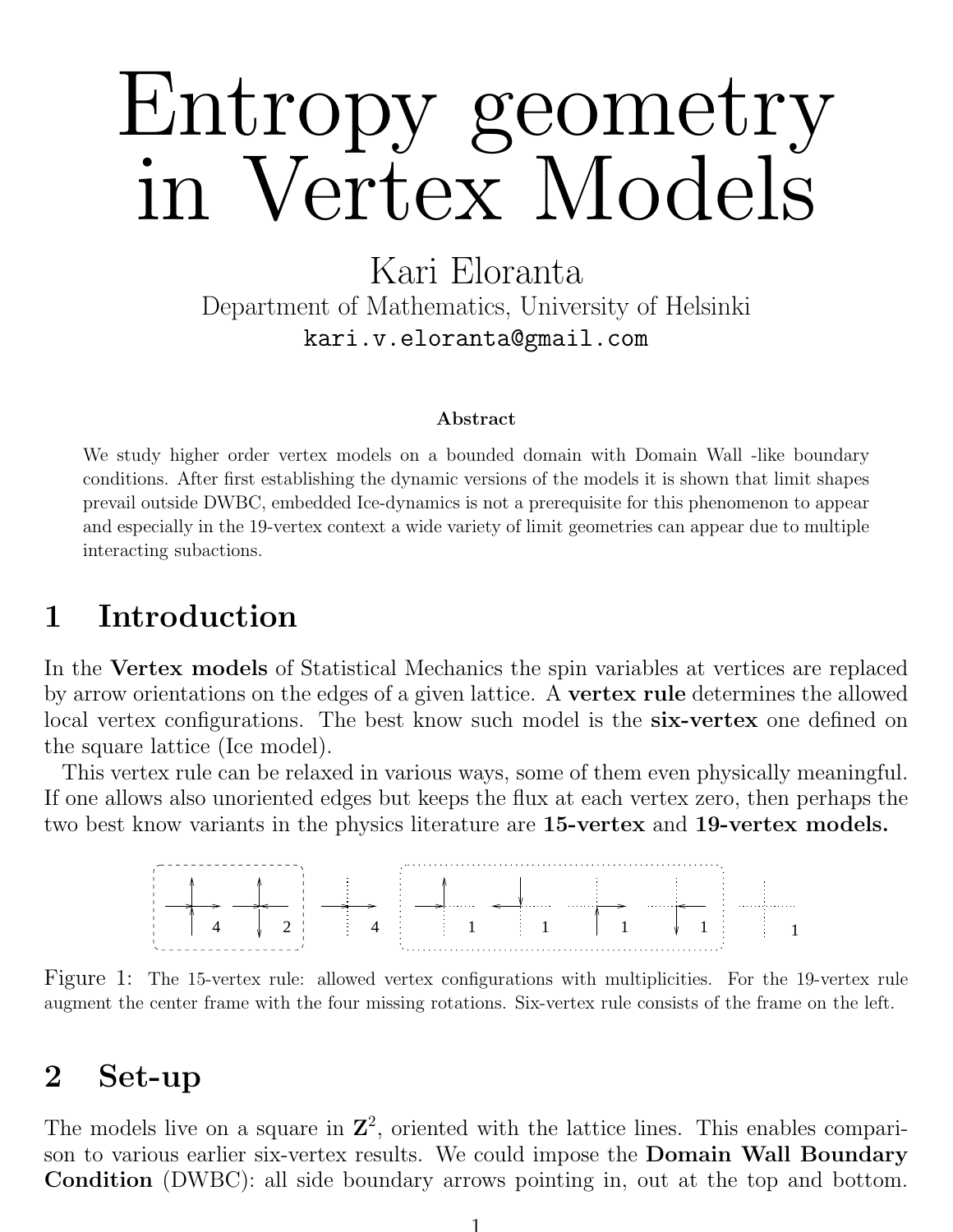However the 15-vertex rule requires more: with DWBC it reduces to six-vertex rule. The 19-vertex rule is still highly nontrivial under DWBC.

The vertex rules admit **height function** which maps a configuration to a unique Lipschitz surface over it. It also enables one to convert the set of configurations sharing a boundary into a distributed lattice. The elementary actions allow one to convert the configurations into each other.

To be able to compute the equilibria, we dynamize the rules. Using the height formulation one can distill the minimal sets of actions for the vertex rules. Equivalently one can think of the dynamic rule as **deposition/sublimation scheme** of unit cubes and  $1 \times 1 \times 2$  pieces.



Figure 2: Minimal set of 19-vertex elementary actions (taken together with all reflections and rotations). Heights are indicated by the sides and inside of the lattice unit squares. Arrows in between indicate the allowed transitions together with their probabilities. The framed action is all that is needed for the six-vertex. This action together with II' and its rotation by  $\pi$  and no reflections generate the 15-vertex configurations.

These generate all the legal configurations compatible with the boundary condition from any one sample.

**Theorem 1** (Irreducibility and ergodicity). Given a 19-vertex configuration on a bounded domain, any other legal configuration with the same boundary condition can be generated from the former using a finite sequence of elementary actions I'-IV. A strict subset of actions will not suffice. When  $0 < b, q < 1$  the Markov Chain on the graph of legal configurations is ergodic.

On the indicated subsets of actions the same conclusions hold for six-vertex and 15-vertex rules. A unique stationary measure exists for all.

## 3 Results

The simplest way to generate the DWBC-compatible set of configurations on the square is from a configuration whose height is geometrically a SW-NE oriented **ridge roof**. Minimal planing of the ridge corresponds to replacing the four SW and NE corner arrows by unoriented edges and connecting them with a neighboring pair of blank staircases. This is a non-DWBC for the 15-vertex case and strictly beyond six-vertex.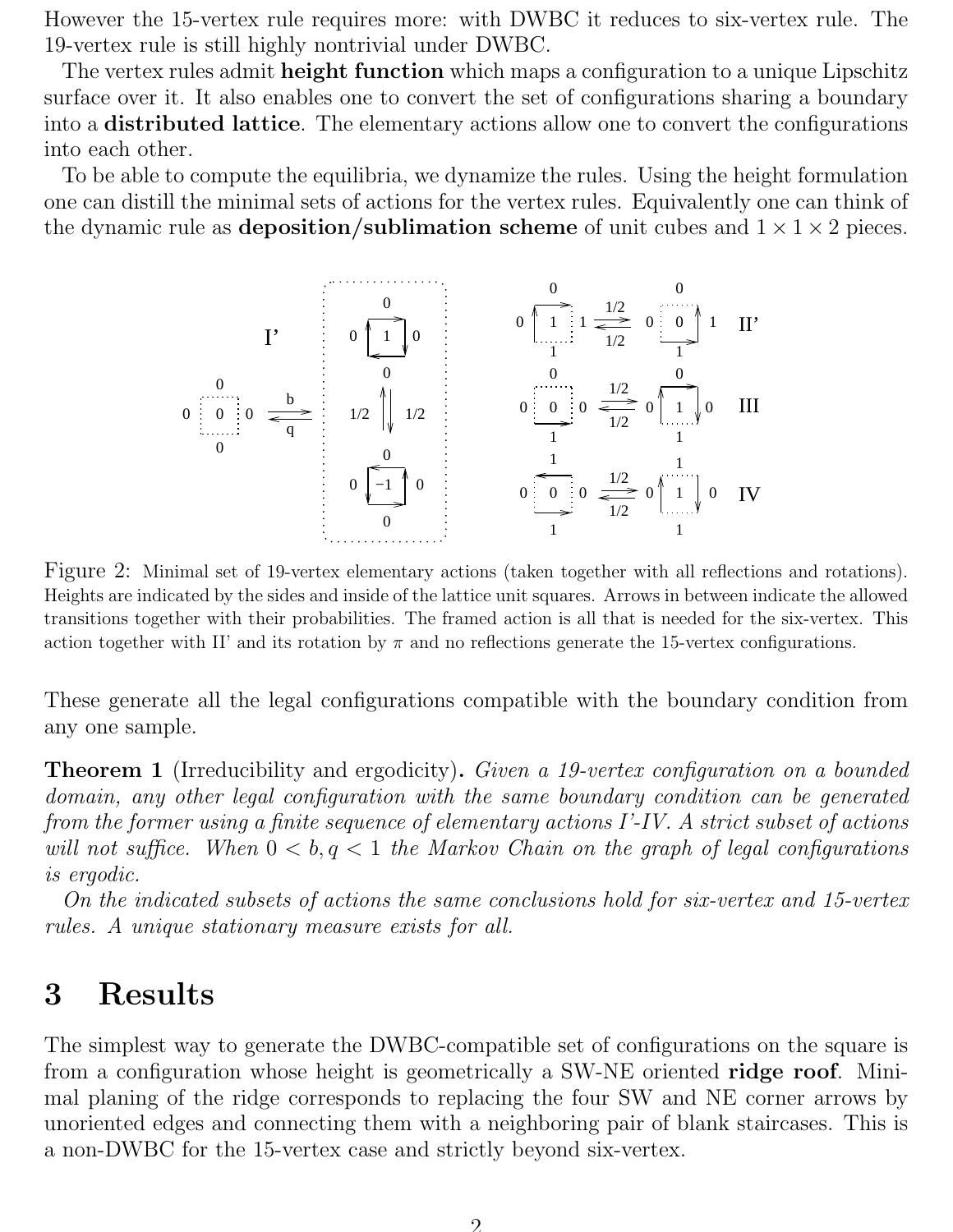

Figure 3: 15-vertex non-DWBC equilibrium. Left: densities of actions II', I' and I'+II'. The square is tilted by  $\pi/4$ ; the ridge is horizontal. 3d plots: the same data, in the center the densities superimposed. On the right the distribution sum with type II' weighted tenfold. Iterates  $61-70.000, 206^2$  square.

One can perturb the ridge roof further away from DWBC by placing blank terraces (height across them vanishes) in the form of further blank zig-zags parallel to the sides. Then the boundary condition is however on the diamond outscribing the square. One can readily see more exotic equilibria (below) and unlike above it is not clear that the action II' contribution is vanishing in the scaling limit.



Figure 4: Equilibria under 15-vertex dynamics from terrace-type initial conditions. Actions II', I' and I'+II'.  $106<sup>2</sup>$  square, 20-50.000 iterates. Right: snapshot at the termination: just unoriented edges.

The 19-vertex is by far the most complex rule here. Even with just the two parameters a variety of phenomena emerge. We present here only samples of the DWBC case.

When q vanishes 19-vertex reduces to six-vertex. There is only one active subaction of I', the reversal of unidirectional unit squares, as seen in bottom line of the Figure below. The normalized Ice weights are one i.e. we are at the 1-enumeration point of ASM's in the disordered phase and the limit shape is a bit off from a circle  $(\Delta = \frac{1}{2}, [?)$ .

In the middle row of Figure 5 illustrates the case  $q = b > 0$ . All points have the same equilibria but relaxation rates differ. All actions are at play but their supports are quite different. Each is rendered for maximum contrast. The relative intensities are  $III > II' > I' \approx IV$ .

The top row of Figure 5 shows action equilibria for  $b = 0$ ,  $q = 1$ . Under this rule any appearing unidirectional 1-cycle is immediately killed. There are no reversual of these cycles involved i.e. no Ice-dynamics takes place. For this Anti-Ice the largest distribution II' is also very steep and likely leading to a limit shape.

Each row below captures the distribution and strength of the randomness that emerges from the most elementary complete set of perturbations acting on the configurations. It describes the geometry of the entropy generation for the given boundary condition and parameter values. The configuration level limit shapes should form as unions of the action distribution supports.